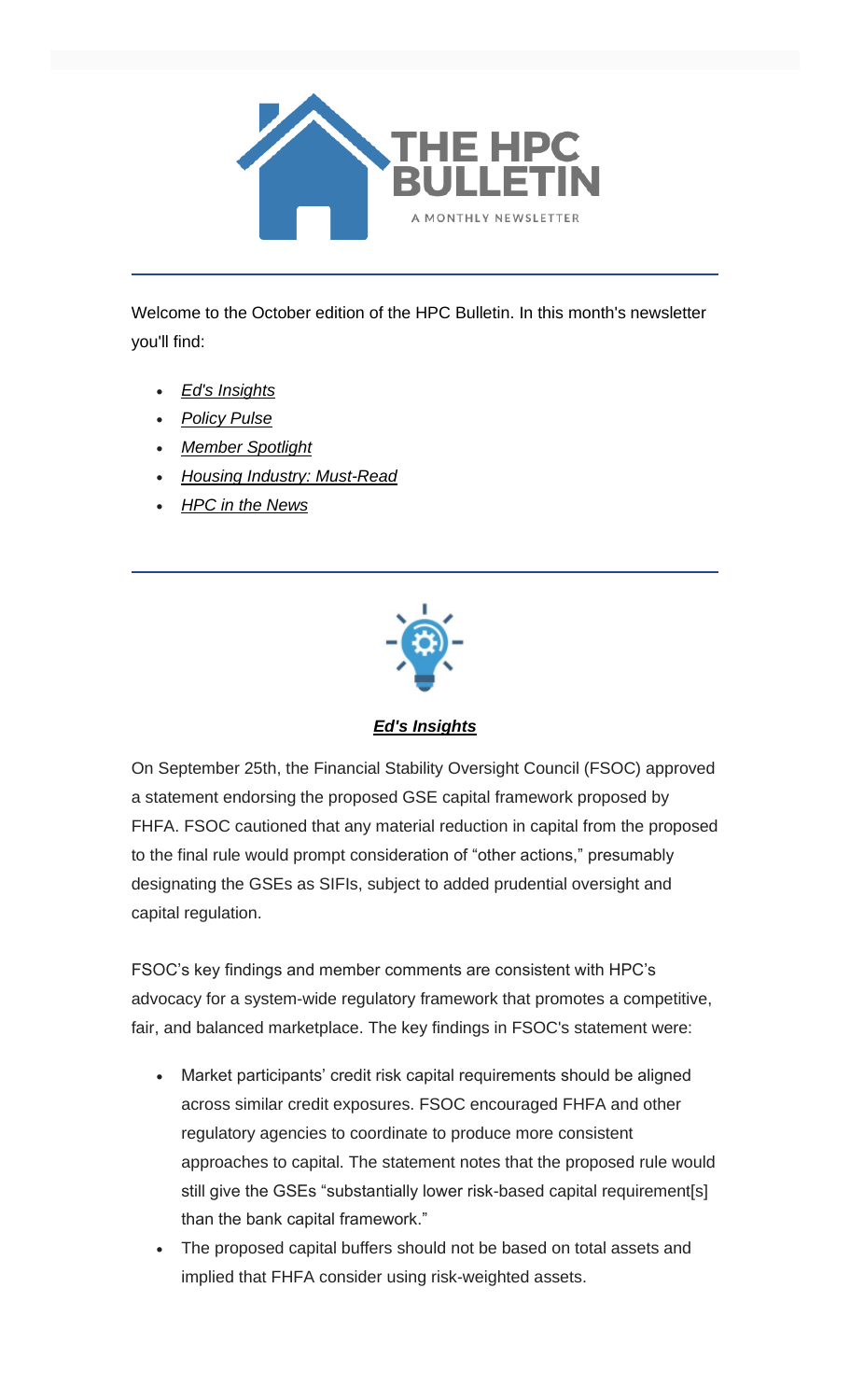• Total capital sufficiency requires a meaningful leverage ratio that is a backstop to the risk-based requirements. The statement also said that using the bank capital definitions was appropriate, that any final required capital amount that is materially less than what was proposed would raise questions of systemic risk and, in fact more, not less, required capital than proposed may be needed.

FHFA Director Mark Calabria elaborated by stating that "the Council confirms the importance of ensuring that each Enterprise is capitalized to remain a viable going concern both during and after a severe economic downturn. A 'claims paying capacity' or similar standard is not appropriate…"

FSOC's statement and the statements made by individual FSOC members are significant for several reasons:

- FHFA has FSOC's backing not to lower the capital requirements from the proposed level.
- FSOC endorsed the leverage requirement as a backstop, not as the binding requirement.
- By noting the continued misalignment of risk-based charges for similar mortgage risk, FSOC left open whether that gap is fixed by FHFA raising its requirements, the bank regulators lowering theirs, or some combination.
- FSOC endorsed FHFA's use of the bank capital definitions and structure.
- CFPB Director Kathleen Kraninger said the robust proposed capital requirements might increase mortgage costs in the near-term but, by helping create a more competitive marketplace, mortgage rates should be lower in the long-term.
- Director Kraninger strongly endorsed increased secondary market competition, noting that "Competition is a critical means of improving consumer welfare." She added: "More competition should also facilitate innovation to provide consumers with new, beneficial financing options that are not available today."
- Comptroller Brian Brooks said the OCC wants to ensure banks continue to play a meaningful role in housing finance and that the OCC will look closely at the capital relief they provide for CRT.

The FSOC statement culminates FSOC's first effort to apply an activitiesbased, rather than entity-based approach to systemic risk review.

- Ed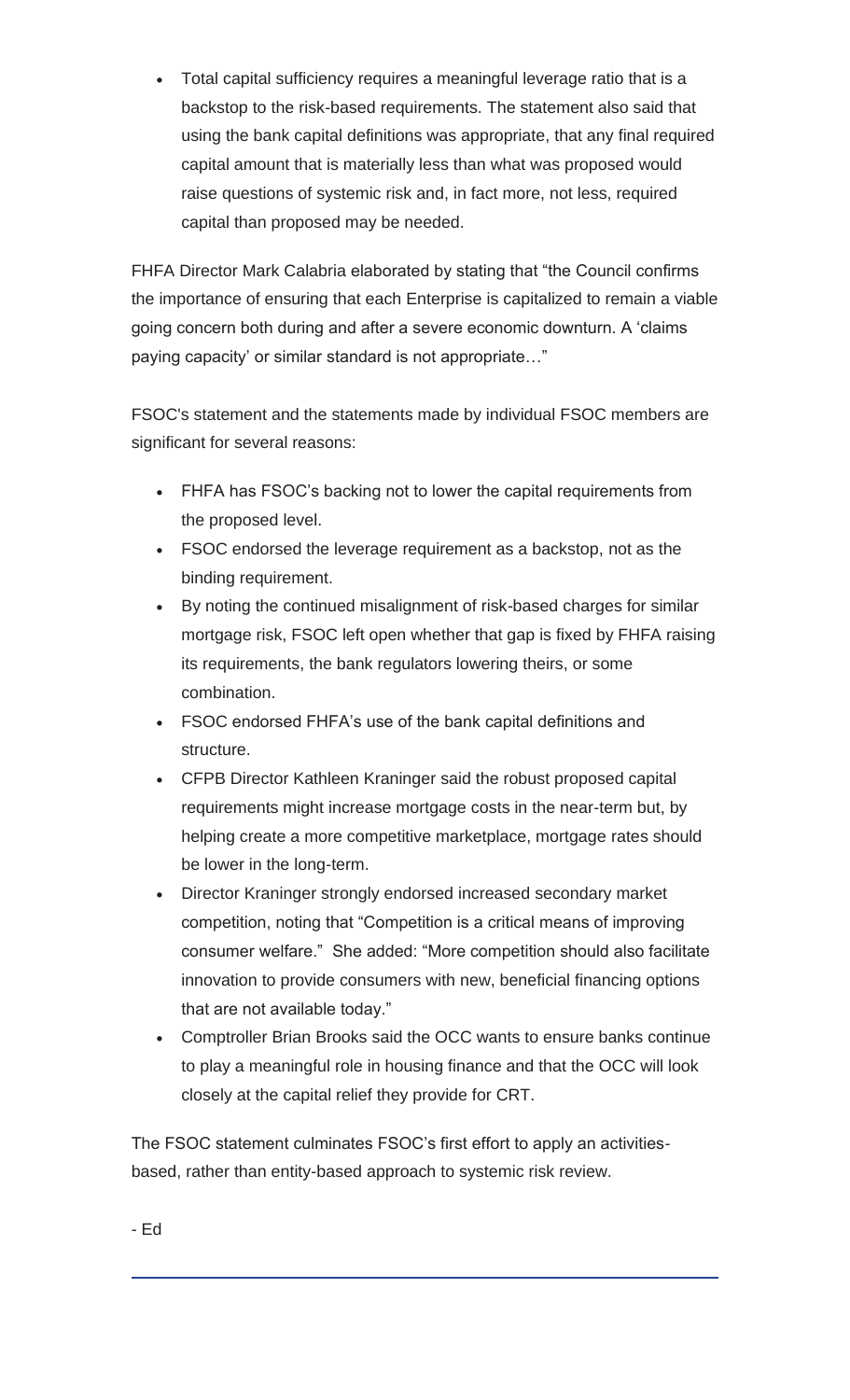

# *Policy Pulse*

#### <span id="page-2-0"></span>**FHA Servicing Handbook**

HPC joined the American Bankers Association and the Mortgage Bankers Association in a *[comment letter](https://housingpolicycouncil.us4.list-manage.com/track/click?u=5140623077e4523696cc45400&id=c868a6a709&e=c1f6e13f3b)* to HUD, offering feedback on recent proposed changes to the servicing section of the FHA Single-Family Housing policy handbook. The letter commended FHA for their work to update existing servicing and loss mitigation policies, and in some key places, aligning policies with those of Fannie Mae and Freddie Mac.

The letter also made several high-level recommendations for HUD to consider. The recommendations include:

- Reforming the foreclosure timeline structure;
- Reforming the conveyance process;
- Enhancing the Claims Without Conveyance of Title program;
- Making additional enhancements to the loss mitigation process and associated waterfall;
- Repealing the face-to-face interview requirements (would require a regulation change);
- And allowing a reasonable time window to implement handbook changes.

## **ATR-QM**

In June, the CFPB published a much-anticipated proposal to update the Ability-to-Repay/Qualified Mortgage regulation. The core of the proposed rule would replace the DTI limit and Appendix Q with a requirement for creditors to provide evidence in the loan file that the borrower's income and debt were verified, and DTI considered. The CFPB also proposed to add a new feature to the QM definition, imposing a rate threshold for a QM loan - APR can be no more than 200 basis points above APOR. The proposal also retains the existing Safe Harbor cap, which deems QM loans with APRs no greater than 150 basis points over APOR to be conclusively presumed to fulfill ATR.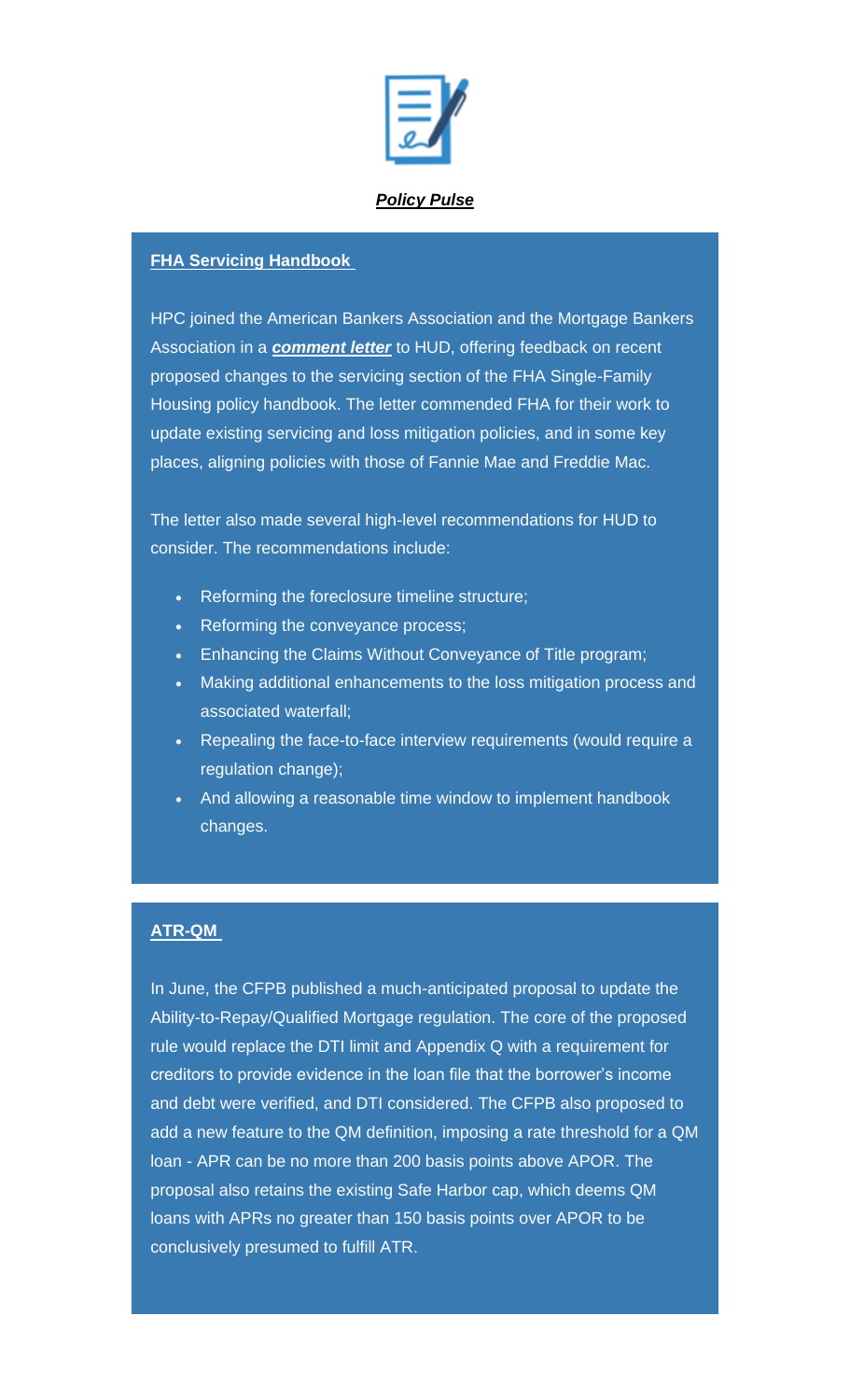Given that the core QM proposed rule reflected HPC's recommendations to the Bureau during the Advance Notice of Proposed Rulemaking (ANPR), HPC was supportive in the *[HPC comment letter](https://housingpolicycouncil.us4.list-manage.com/track/click?u=5140623077e4523696cc45400&id=4fa7d71c5f&e=c1f6e13f3b)* and in another **[QM Coalition letter](https://housingpolicycouncil.us4.list-manage.com/track/click?u=5140623077e4523696cc45400&id=e6493fe858&e=c1f6e13f3b)**. However, HPC believes that the proposed rule should be modified in certain respects. Specifically:

- Minor edits to the new "consider and verify" text to ensure objectivity;
- Consideration for a 200 bps Safe Harbor standard; and
- A recommended alternative approach for handling short-reset ARMs, establishing a cap on the highest rate in the first five years of no more than 250 bps over the published Average Initial Interest Rate (AIIR). This cap would reinforce the underwriting standard for a QM ARM and would replace the proposed new APR calculation proposed by the Bureau.

#### **QM Seasoning Proposal**

In August, the CFPB published an additional yet distinct Qualified Mortgage proposal - this time proposing to allow certain qualifying seasoned loans to secure QM safe harbor status. The proposal does this by defining a new category of QMs that meet certain product features as well as seasoning, performance, and portfolio requirements. Namely, under this proposal, residential mortgages could become QM if they are held in portfolio and seasoned for three years with no more than two 30 day late payments so long as they are also first-lien, fixed-rate loans that meet the statutory QM product standards and the new "consider and verify" debt, income, and DTI requirements. Covered transactions that satisfy the proposed Seasoned QM requirements would be conclusively presumed to fulfill ATR and therefore receive a safe harbor from ATR liability at the end of the seasoning period. Although the population of mortgages that would qualify for QM status under the rule is very limited, HPC supports the CFPB's efforts to allow qualifying seasoned loans to secure QM safe harbor status. However, HPC recommends that the CFPB consider modifying certain elements of the proposed rule, including:

• Eliminating the proposed rule's portfolio requirement, which significantly restricts the types of institutions that can produce and the population of loans that will be eligible for QM status and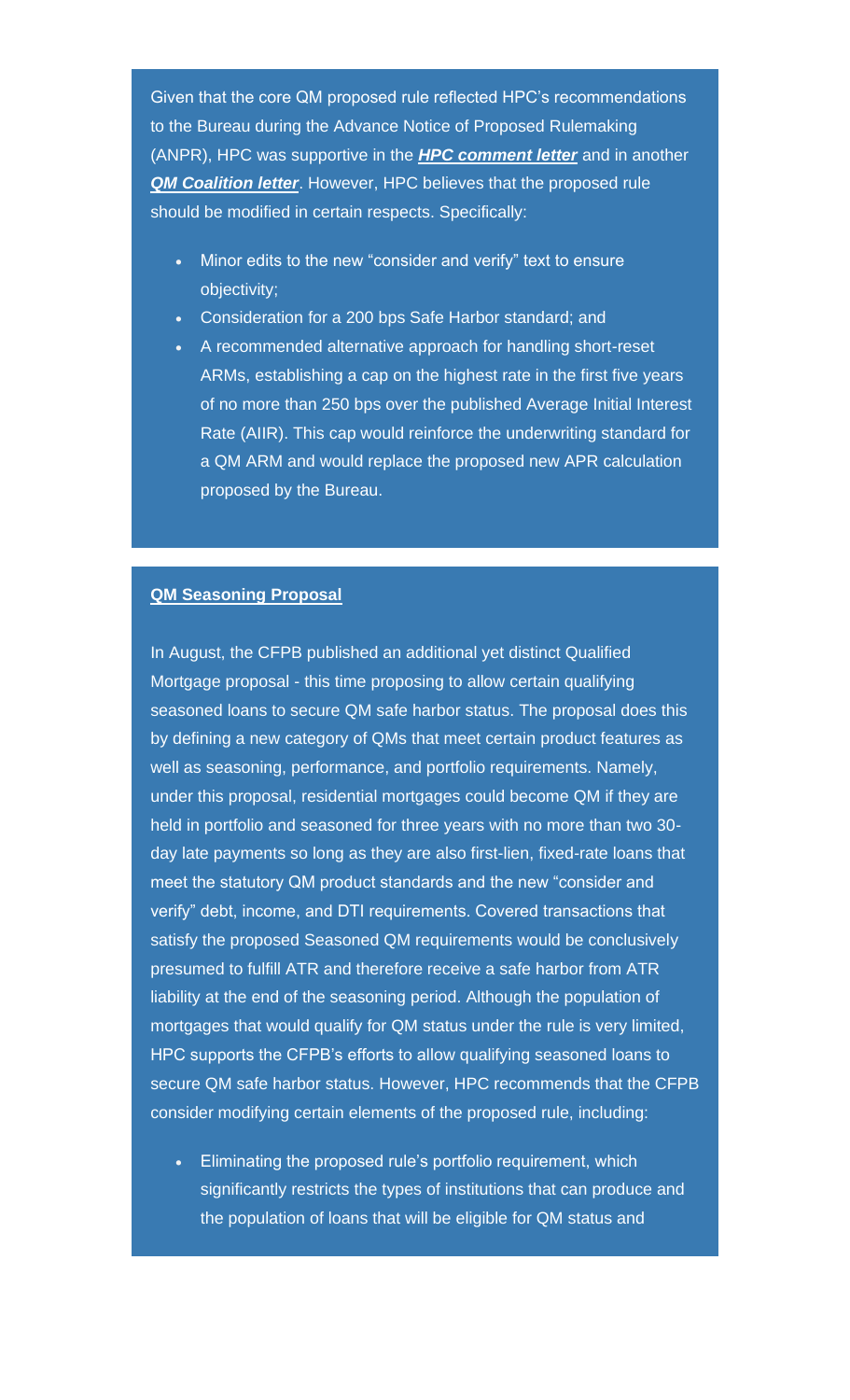• Extending the seasoning opportunity for non-QM loans already in existence, as opposed to limiting the eligibility to loans originated after the effective date of the new QM rule.

HPC's comments on the Bureau's QM seasoning proposal were submitted on October 1st.

#### **Disparate Impact**

On September 4th, HUD published the *[final rule](https://housingpolicycouncil.us4.list-manage.com/track/click?u=5140623077e4523696cc45400&id=b24e6bc377&e=c1f6e13f3b)* on disparate impact, as authorized by the Fair Housing Act. The final rule is intended to align the regulation with the Supreme Court's Inclusive Communities case, which affirmed the legitimacy of disparate impact as a component of the Fair Housing Act and HUD's fair housing regulations and also set forth more definitive legal standards for bringing and defending such cases. The final rule appears to address one of the key concerns raised by HPC during the comment period, removing provisions focused on the use of third-party models and algorithms. The final rule also reinforces the burden-shifting framework established in the 2013 rule-making. Of concern, the final rule retains the five-factor pleading standard, which includes a requirement for a claimant to allege that the policy or practice in question is "arbitrary, artificial, or unnecessary," a factor that the civil rights community deemed to be challenging, if not impossible, to fulfill. Now that the rule has been published, HPC has reengaged with key civil rights and consumer advocacy groups, like the National Fair Housing Alliance (NFHA), and will renew the discussion regarding financial institutions' commitment to protect the right to pursue legal action for housing related discrimination, be it purposeful or unintentional. HPC has convened the disparate impact working group to determine appropriate next steps, including this reengagement with the civil rights community.

#### **LEP (Limited English Proficiency) Work Underway**

Following the July CFPB roundtable discussion with Director Kraninger, HPC set up a call with the Bureau to advance the association's previously proposed regulatory framework to address fair lending concerns associated with the delivery of services to LEP customers. The roundtable focused too narrowly on ECOA and COVID-19 issues, although it was intended to provide the opportunity for consumer advocates and industry representatives to share thoughts on ways the CFPB can facilitate access to mortgage products and services for LEP consumers. Therefore, HPC's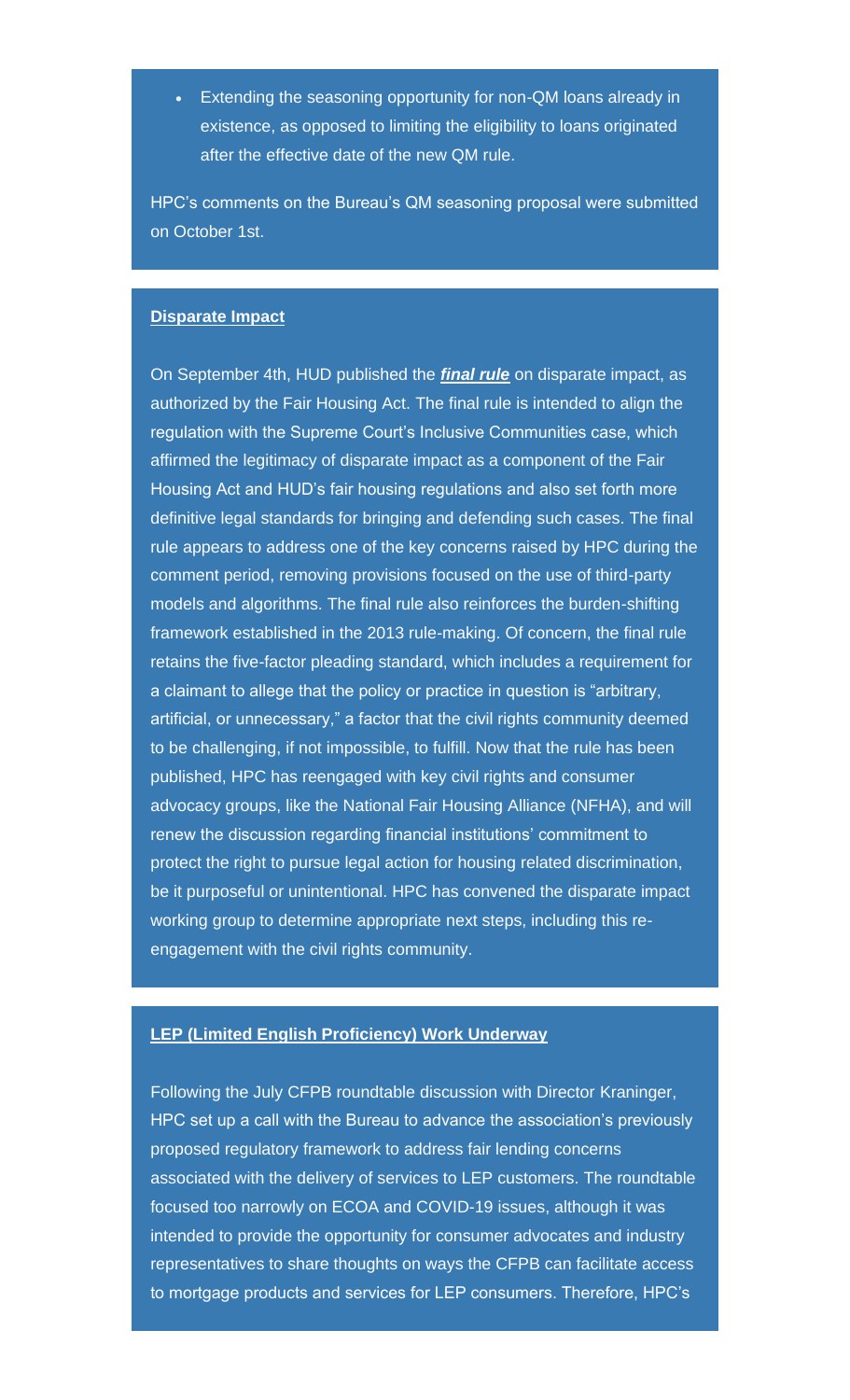working group - recognized by the CFPB as one of the most engaged, thoughtful, and proactive industry groups – will revisit discussions on broader regulatory guidance and clarification that could provide the lending community with greater confidence to serve LEP customers. HPC teamed up with the law firm Ballard Spahr to suggest a model for such guidance - the FTC publication on disclosures in digital marketing (.com Disclosures). Combined with the content of HPC's LEP regulatory proposal, this document serves as a helpful model for the CFPB to consider, to produce useful legal guidance for industry participants.

## **Credit Risk Transfer**

Following the closing of the public comment period on its proposed capital rule, the FHFA hosted a public forum on credit risk transfer in the context of the proposed capital rule. HPC President Ed DeMarco *[presented](https://housingpolicycouncil.us4.list-manage.com/track/click?u=5140623077e4523696cc45400&id=84c844f0de&e=c1f6e13f3b)*  **[remarks on behalf of HPC](https://housingpolicycouncil.us4.list-manage.com/track/click?u=5140623077e4523696cc45400&id=84c844f0de&e=c1f6e13f3b)** voicing strong support for CRT and for ensuring the GSEs receive adequate capital offset for CRT transactions in the capital rule.

*Member Spotlight*



## <span id="page-5-0"></span>**IBERIABANK and FHLB Dallas Award More Than \$52K to Six Nonprofits**

#### *The Grants Will Assist Organizations in Louisiana and Arkansas*

IBERIABANK of Lafayette, Louisiana, and the Federal Home Loan Bank of Dallas (FHLB Dallas) have awarded \$52,725 in Partnership Grant Program (PGP) funds to five community-based organizations (CBOs) in Louisiana and one in Arkansas. PGP grants help qualified nonprofit organizations fund a variety of operational and administrative activities that are critical to serving their communities. [Read more [here\]](https://housingpolicycouncil.us4.list-manage.com/track/click?u=5140623077e4523696cc45400&id=42add35777&e=c1f6e13f3b)